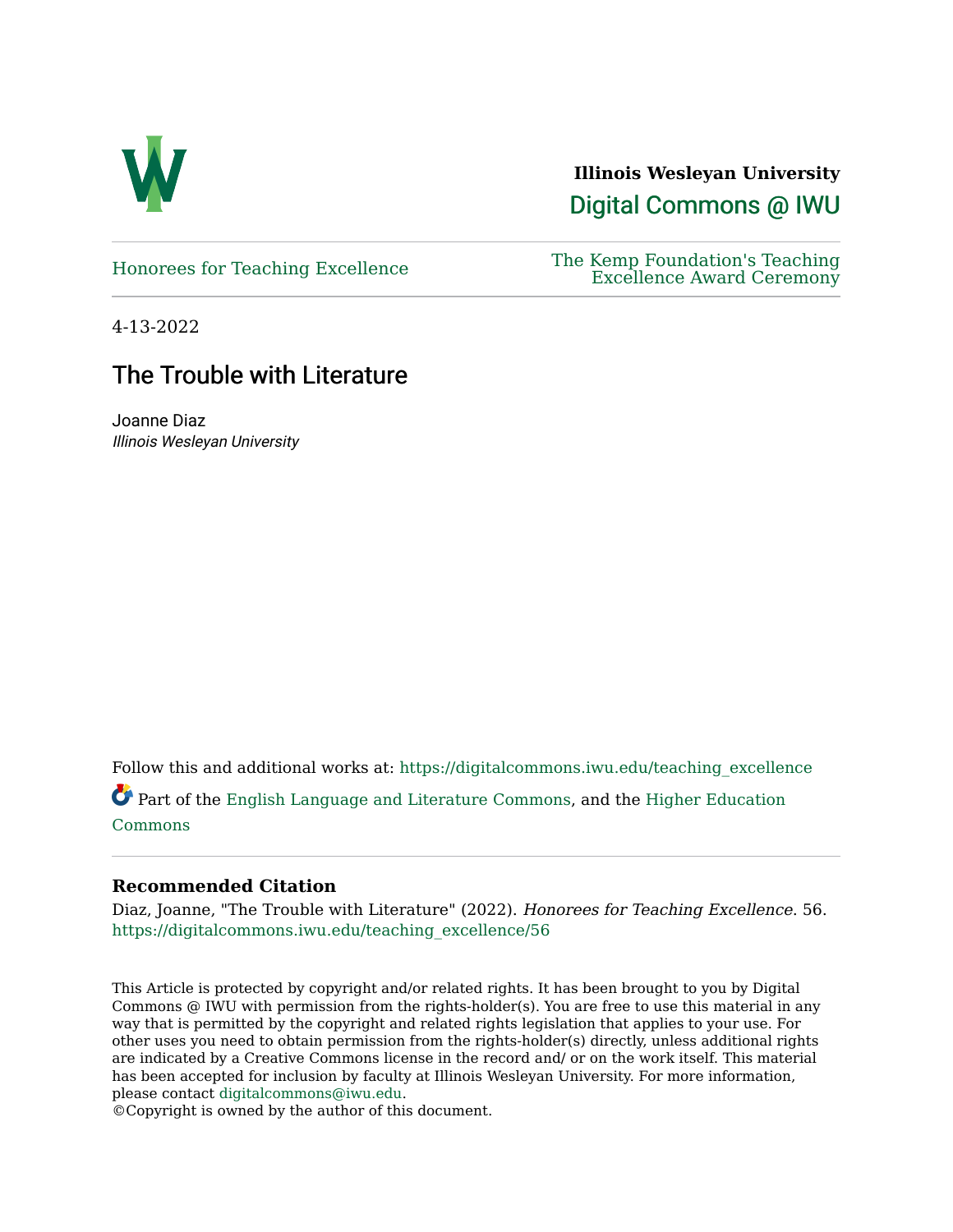#### **The Trouble with Literature**

Thank you for that introduction; thanks to the Kemp family for supporting this award; and thanks to those of you who chose me for this honor. Teaching at Illinois Wesleyan is a privilege, and I am grateful for it every day.

As President Nugent indicated in her introduction, I read and write for a living. I think about how we arrange words in time, how we manipulate time, how we use words to imagine another time. The great Spanish poet Antonio Machado once said that poetry is "la palabra en el tiempo" the word in time. With measured words, writers create whole rooms of thought and feeling. They can describe and argue, extend and converse, not just with people in this moment, but across generations, even millenia. And in this way, we find connection, not just to a place within ourselves, but with each other.

So, literature connects, but it also causes plenty of problems. And that's why I've titled this talk "The Trouble with Literature." For all of my writing and reading life, I've been drawn to literature, not just because it makes me feel good, but precisely because it often troubles me—a lot.

But what do I mean by trouble? Well, I love to excavate the deep history of language and consider the long journey that every word takes—from ancient Greek and Latin and Sanskrit, up through Germanic and Romance languages, to finally arrive at our always evolving English, a language that swallows up and incorporates everything it touches. "Trouble" has its origins in an Indo-European root: *twer:* to turn, or whirl. It's related to *turba* in Greek and *turbidus* in Latin, both of which mean *confused, disordered, muddy, perplexed*. This root migrated into English to become *turbine, trouble, disturb, perturb, turbidity*. The chemists in the room will no doubt have more to say about turbidity than I ever could. But simply put, turbidity occurs when matter clouds water. It impairs our ability to see clearly. I like thinking about "trouble" as a physical problem that I can visualize.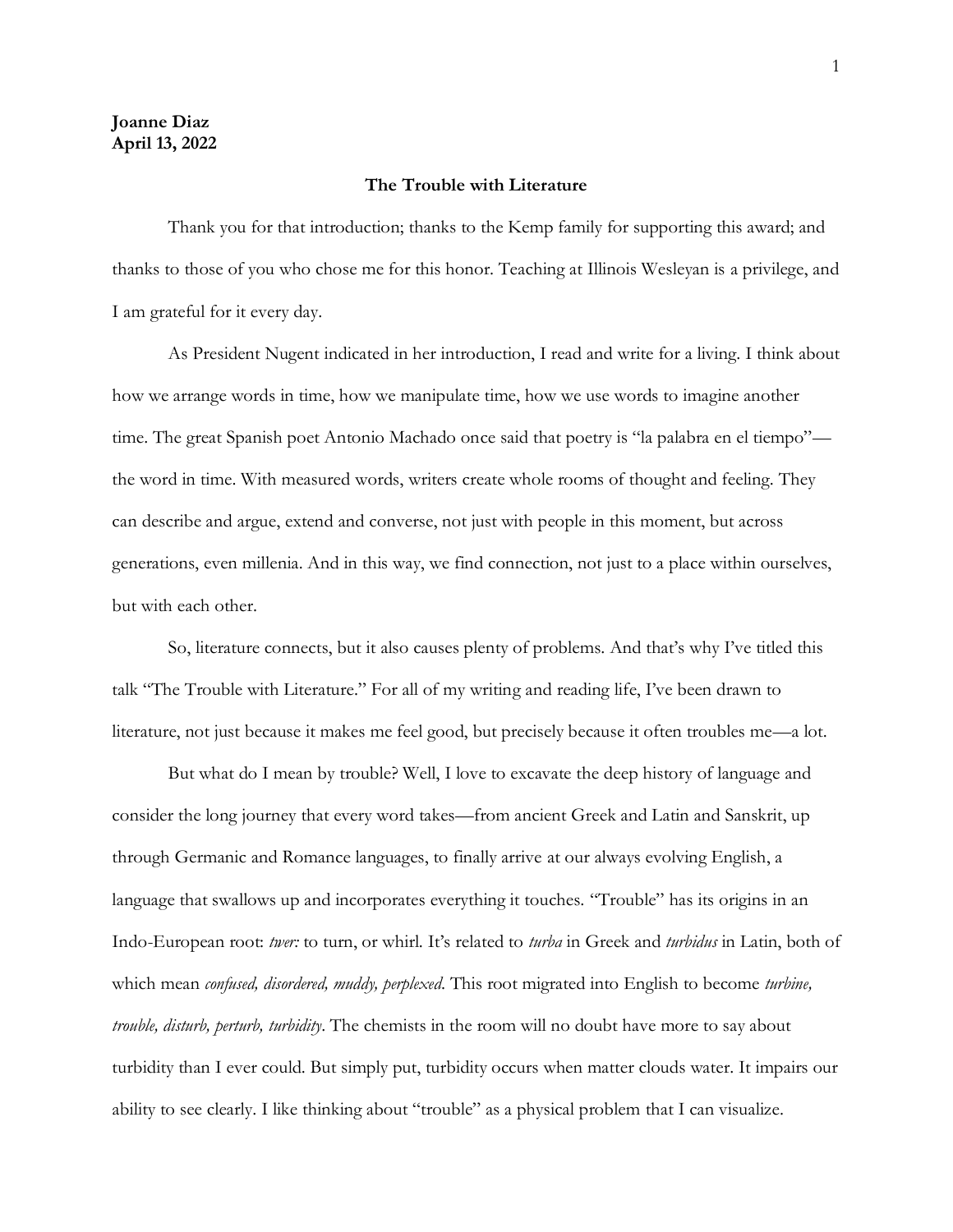In what follows, I'd like to describe how literature is so troublesome, and why that matters right now. To do that, I'll begin with an anecdote about my own past.

During the summer between my sophomore and junior years of college, I had an internship at a nonprofit organization called Facing History and Ourselves. Facing History uses the lessons of history—the Holocaust, the Armenian Genocide, the Civil Rights movement—to help teachers and students stand up to bigotry and hate. That summer, my job was to help catalog photographs, films, and other archival materials for a library that was a resource for hundreds of teachers all over the country. Before this internship, I knew what the Holocaust was, but I had no real sense of what led up to that atrocity. What would it take for an authoritarian regime to annihilate millions of its own people? Well, it turns out, literature played a role.

On May 10, 1933, the Nazi Party coordinated book burnings in Berlin and thirty-three other German cities. Participants swore an oath against the perversion of non-German thought. Hundreds of thousands of books burned in the pyres—including some by Bertolt Brecht, Sigmund Freud, and Albert Einstein. Both students *and* professors organized this book burning, and 40,000 Berliners participated in the streets. In the minds of those Berliners, those books were such a threat, that to destroy them seemed like the only solution.<sup>1</sup>

That summer internship rearranged something in my brain. I could now see, with startling clarity, the gradual steps that led to that catastrophe, and I could now, see, too, how there was a kind of template for similar atrocities that had occurred elsewhere in the world. The intellectuals, the artists, the activists striving for social justice: these are the people who seem like troublemakers when

<sup>1</sup> Of course, the 1933 book burnings in Germany were not the first, and the destruction of books occurs regularly when regimes want to police thought or erase cultural memory. For more on the long history of book burnings, see Matthew Fishburn, *Burning Books* (Palgrave Macmillan, 2008) and Fernando Báez, *A Universal History of the Destruction of Books: From Ancient Sumer to Modern Iraq* (Atlas Books, 2008).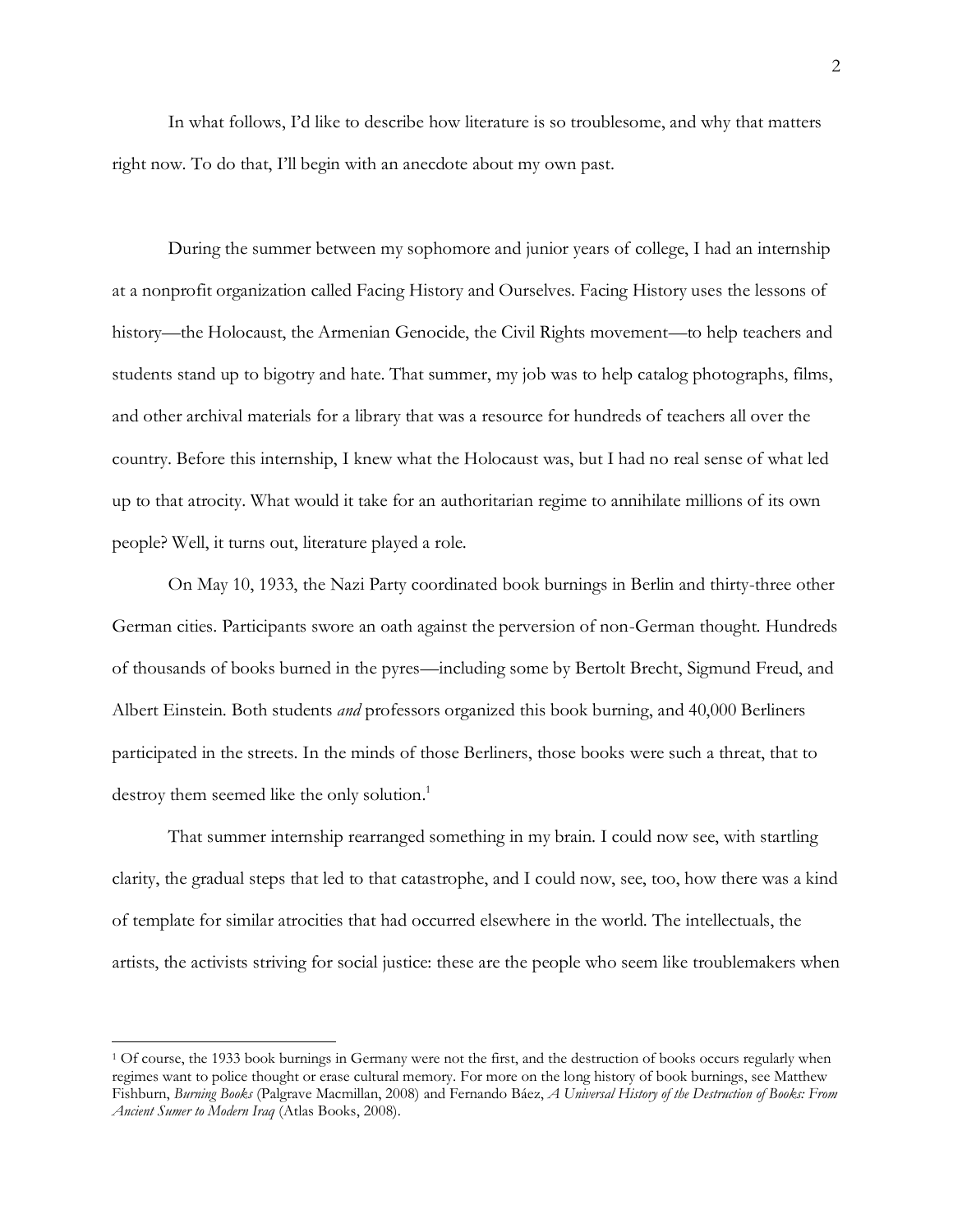democracy is fragile, as Germany's was in the early 1930s. I am speaking about this experience in such detail because it shaped my understanding of terror, of tyranny, of how easy it is for any one of us to be bystanders in a time of crisis.

Now, I love poems that bring me joy, that describe the beauty in the world, and restore my sense of hope. But more often, I'm drawn to poems that challenge me to think about my role in the world's problems. In early March of this year, as Russian forces invaded and started to destroy whole swaths of Ukraine, this poem by Ilya Kaminsky, a Ukrainian American poet, went viral. As I read this poem aloud, notice how Kaminsky uses clear, accessible language without any prescribed rhyme or meter. Simple, but not simplistic. Notice his use of the collective pronoun "we," how it demands our attention and implicates us, and how unsettling that is.

### **We Lived Happily During the War**

And when they bombed other people's houses, we

protested

but not enough, we opposed them but not

enough. I was in my bed, around my bed America

was falling: invisible house by invisible house by invisible house—

I took a chair outside and watched the sun.

In the sixth month of a disastrous reign in the house of money

in the street of money in the city of money in the country of money, our great country of money, we (forgive us)

lived happily during the war.<sup>2</sup>

<sup>2</sup> From *Deaf Republic* by Ilya Kaminsky (Graywolf, 2019).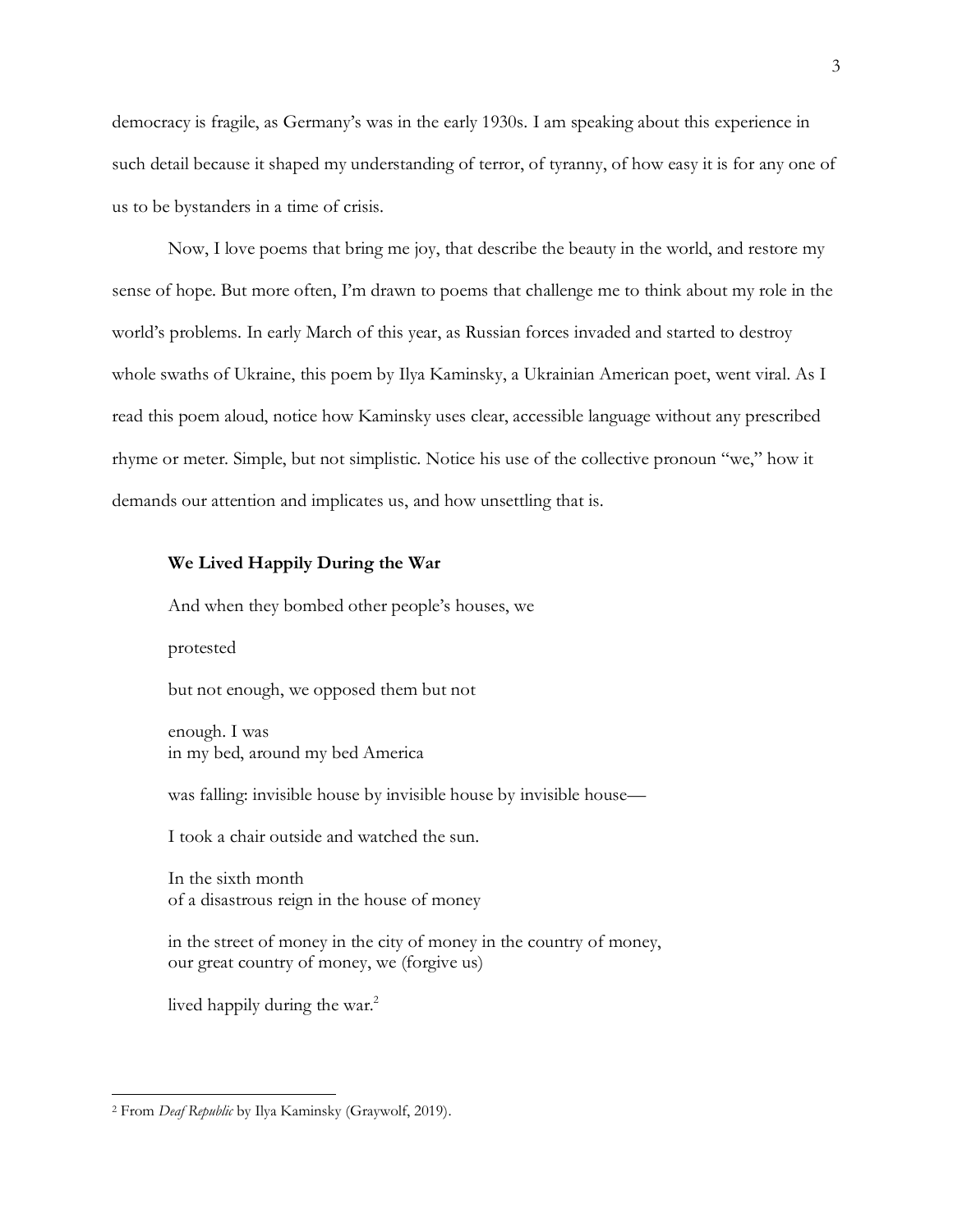Kaminsky doesn't specifically name the United States or Ukraine in this poem, so there's a way in which it can ripple with new energy and acquire new meanings, perhaps in new places, even years from now.

Ilya Kaminsky wrote a *New York Times* opinion piece in early March, and in it, he described his correspondence with a journalist friend who still lives in Ukraine. Kaminsky asked the friend what he could do to help the Ukrainian people, and the journalist friend said this: "'Putins come and go. If you want, send us some poems and essays. We are putting together a literary magazine.' In the middle of war, he is asking for poems."<sup>3</sup>

When people are at their most desperate, when everything seems hopeless, they still insist on poetry. Ihor Kalynets, another Ukrainian poet, was imprisoned in the Soviet Gulag for years in the middle of the twentieth century. While imprisoned, he wrote his poems on cigarette papers and balled them into his pockets so that they wouldn't be found by the prison guards. When Chinese immigrants were detained at San Francisco's Angel Island in the early twentieth century, they etched poems on the walls to articulate their worry over an uncertain future in a country that refused to welcome them. When Anna Akhmatova's son was imprisoned by Joseph Stalin, she continued to write *Requiem*, her greatest poem, memorizing her revisions so that the papers wouldn't be found by the secret police.

Literature both emerges from—and provides an antidote—to trouble. But it creates trouble, too. Every writer is in conversation with other writers, and the conversation is so expansive, it crosses so many time periods and traditions and languages and ideologies, that it might feel like it's impossible to harness it. Literature is intertextual. And once again, I will rely on etymology to make my point: the word "text" comes from the Latin *textus*, from *tex-ere,* to weave. This is where we get

<sup>3</sup> "Poems in a Time of Crisis," *New York Times,* March 13, 2022.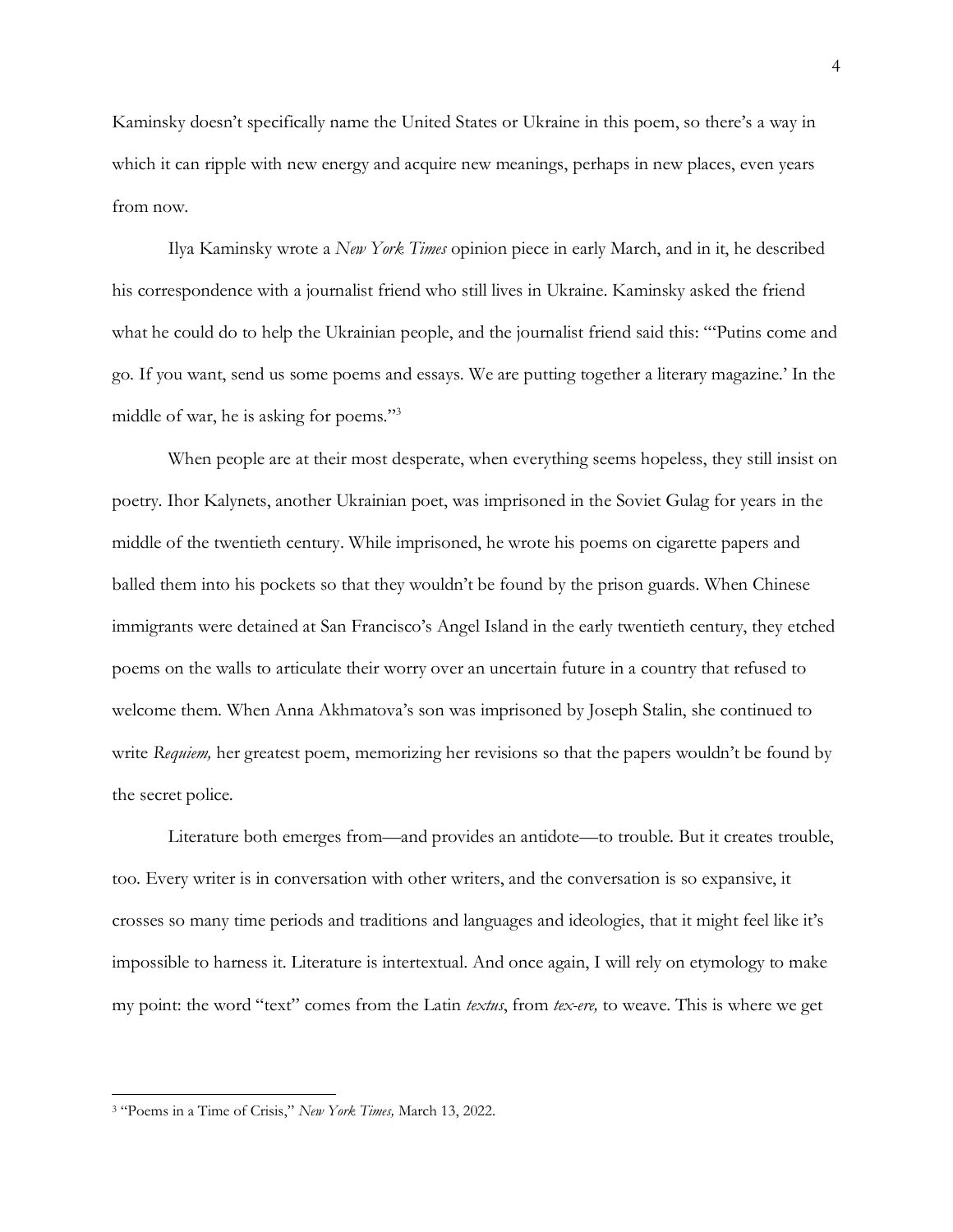the word *textile*. Every literary text is woven, with hundreds of threads of thought and feeling, all of which come from and point in numerous directions.

To illustrate this point, I'd like to read an erasure poem by Tracy Smith called "Declaration." Erasure is a fairly straightforward poetic constraint: it requires that the poet erase words from a published text—usually one that's not their own—until a poem appears. As I read this poem, notice how Tracy Smith troubles the Declaration—surely one of the most famous and foundational texts in the West. By erasing that document, she's challenged me to see something I hadn't seen before: a text underneath the text written by our Founding Fathers, all of whom were white, and some of whom owned slaves. The "He" in this poem is no longer King George, but America, and the "our" is no longer the Founding Fathers, but the peoples who were taken against their will to build this new nation.

#### **Declaration**

*He has*

 *sent hither swarms of Officers to harass our people*

*He has plundered our*—

*ravaged our*—

*destroyed the lives of our*—

*taking away our*—

*abolishing our most valuable*—

*and altering fundamentally the Forms of our*—

*In every stage of these Oppressions We have Petitioned for Redress in the most humble terms:*

 *Our repeated Petitions have been answered only by repeated injury.*

*We have reminded them of the circumstances of our emigration*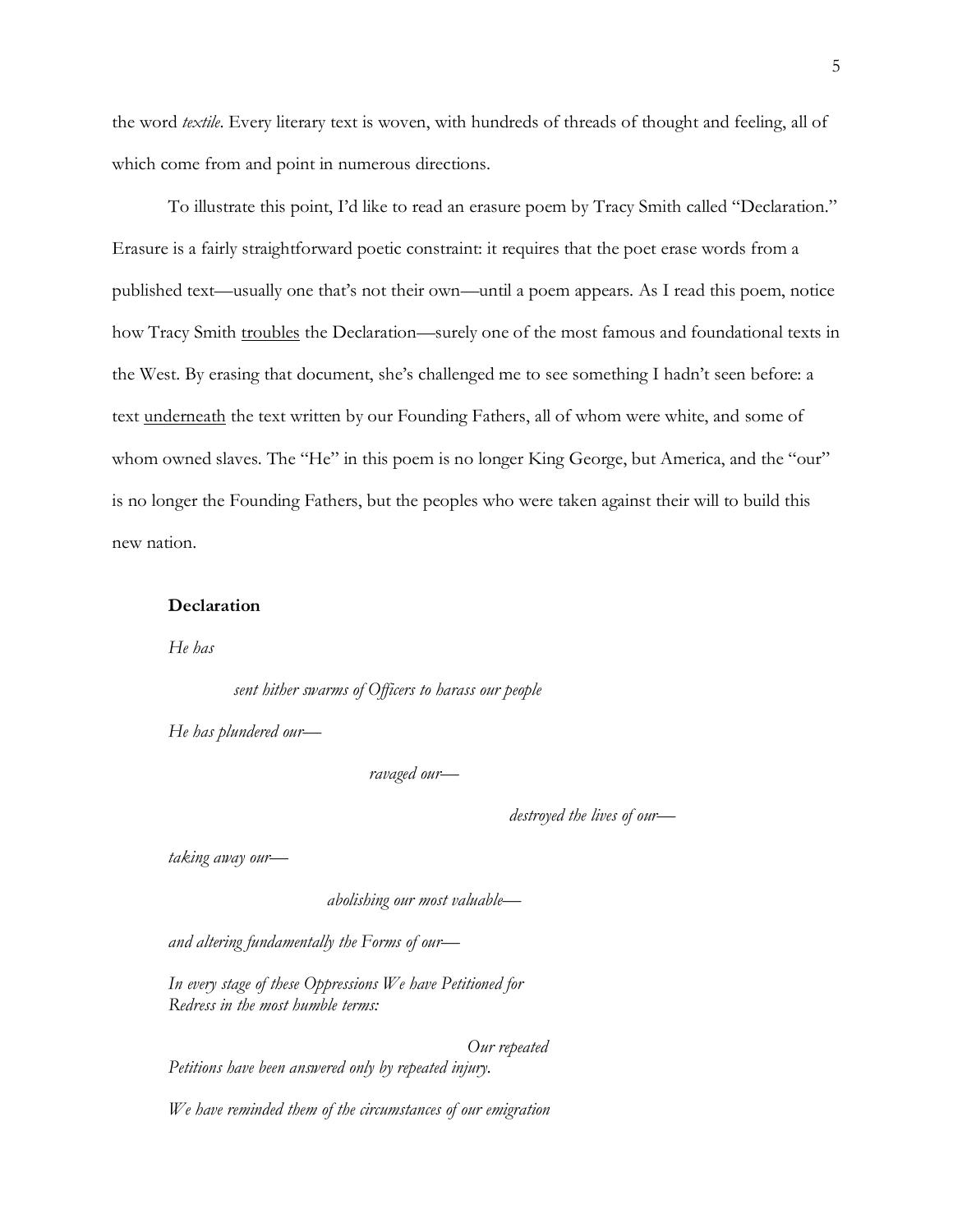—*taken Captive*

*on the high Seas*

*to bear—*<sup>4</sup>

Of course, the Declaration of Independence is an aspirational text in which colonists wish for "life, liberty, and the pursuit of happiness." But Tracy Smith's poem reminds me that it is also a document that is built upon another narrative as well.

So, not only is literature conversational—intertextual—but it's also incomplete. It's never finished. When you buy or borrow a book, it has a cover; it has a spine; it has blurbs on the back that praise the book, and an author's photo. The book seems like a completed project. But a text is not finished until we read it and discuss it and decide on its value together. When we do, the results can be surprising. I know I've been surprised more than once in classes I have taught at Illinois Wesleyan.

Consider this excerpt from Claudia Rankine's *Citizen*. The structure of this poem is simple a catalog of names, all the way down the page—again, simple, but not simplistic. These are the names of African Americans who have been killed by police in recent years.

In Memory of Jordan Russell Davis In Memory of Eric Garner In Memory of John Crawford In Memory of Michael Brown In Memory of Laquan McDonald In Memory of Akai Gurley In Memory of Tamir Rice In Memory of Walter Scott In Memory of Freddie Gray In Memory of Sharonda Coleman-Singleton In Memory of Cynthia Hurd In Memory of Susie Jackson

<sup>4</sup> Tracy K. Smith, *Wade in the Water* (Graywolf, 2018), 19.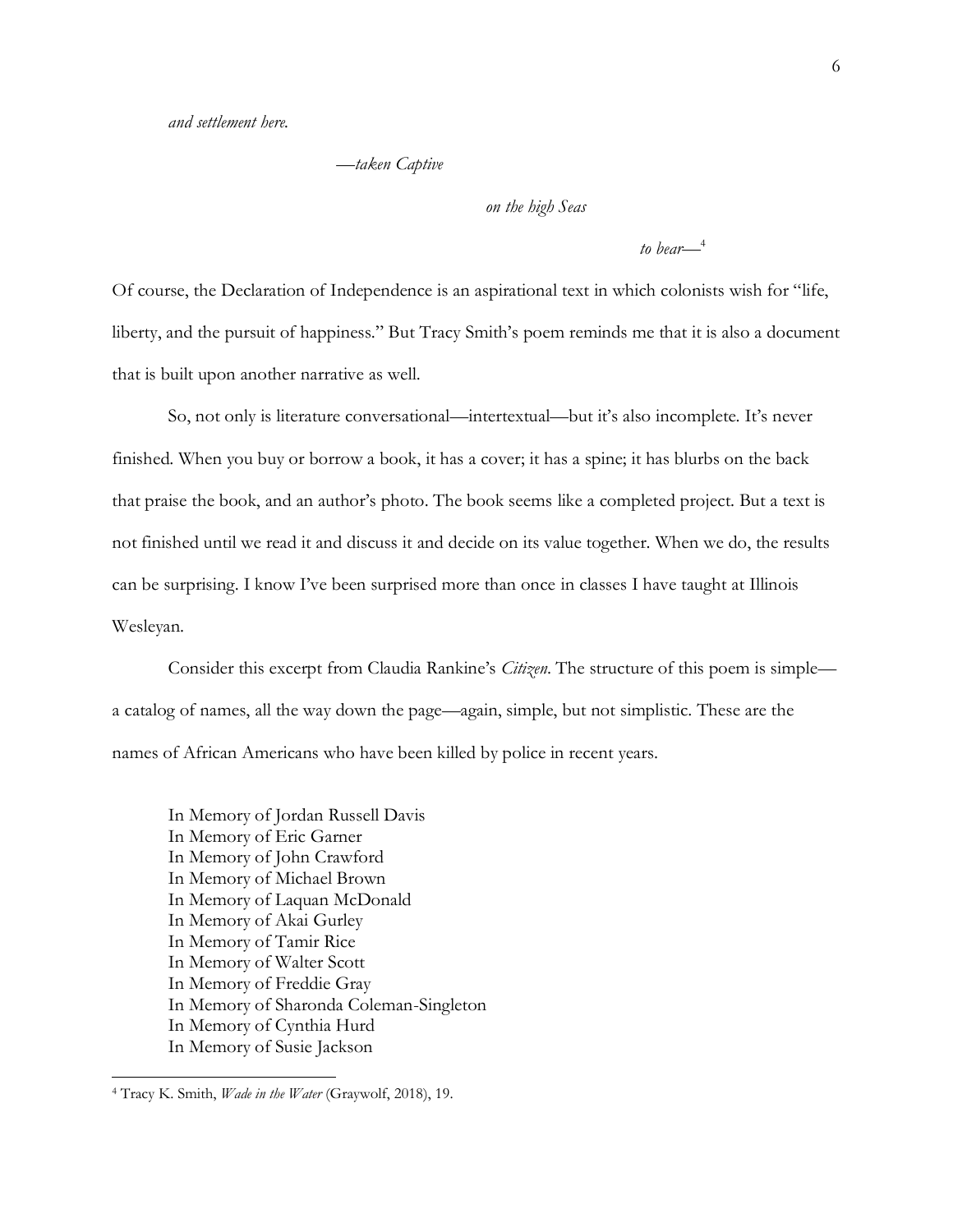In Memory of Ethel Lee Lance In Memory of DePayne Middleton Doctor In Memory of Clementa Pinckney In Memory of Tywanza Sanders In Memory of Daniel L. Simmons, Sr. In Memory of Myra Thompson In Memory of Sandra Bland In Memory of Jamar Clark<sup>5</sup>

Toward the bottom of the page, all that is left is the phrase "In Memory" repeated again and again until it fades into open space.

Now, I've used Rankine's book multiple times in my classes. However, in Fall 2020, something surprising happened: after I read this poem aloud, a student said, "that's not where my page ends." The student had a second printing of the book, and there were more names on her page. Another student had the third printing of the book, and that had more names that scrolled onto a second page. Claudia Rankine had deliberately created open space around her poem so that future iterations of the book would necessarily change. Rankine was writing into a future that she did not yet know, but suspected would include violence against Black people in America. That in and of itself is a provocation, a call to action.

So, literature is always incomplete until we read and discuss it. And because the times are always changing, because we are always changing, it means that we will necessarily encounter texts that are upsetting, and even offensive. Every text I teach is complex, and layered, and many texts especially Shakespeare's plays—include just about every kind of human transgression. There's no way you can watch *The Tempest* and not feel discomfort when Gonzalo fantasizes about how easy it would be to turn a seemingly deserted island into a plantation. You cannot watch *The Taming of the Shrew* and not bristle at the misogynistic treatment of Katherina. You cannot watch *Titus Andronicus*  and not be troubled by its scenes of spectacular cruelty. In fact, in 2014, during a performance of

<sup>5</sup> Claudia Rankine, *Citizen: An American Lyric* (Graywolf, 2014), 134.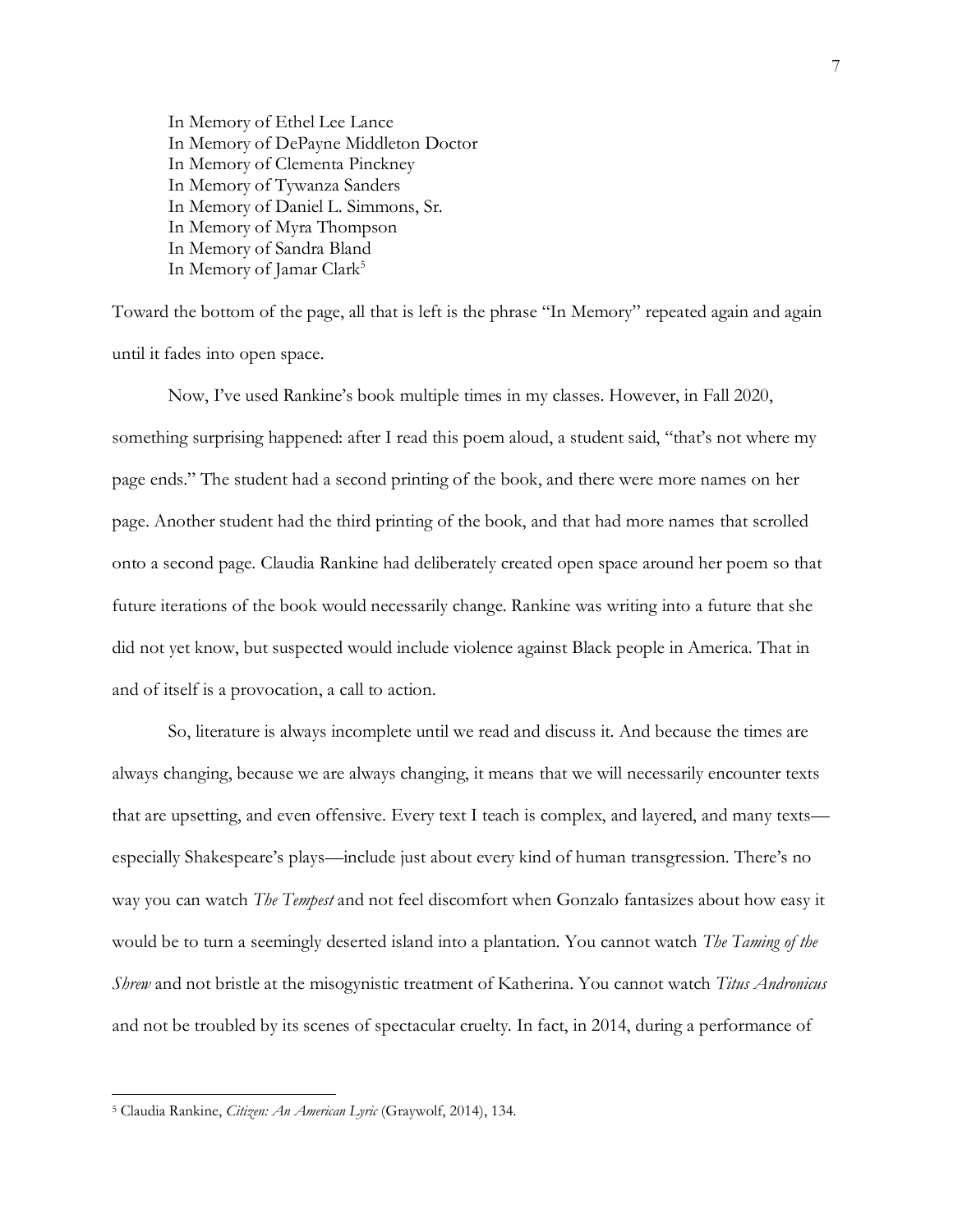*Titus Andronicus* at the Globe Theater in London, audience members vomited, fainted, and had panic attacks because of what was being enacted onstage. 6

These things can be so upsetting, that we might want literature's problems to just go away. I'm not a huge fan of bracelets, but I do like to wear this one. One of my oldest friends gave this to me years ago. The bracelet features the covers of books that have been banned at some point in history.

It's become fashionable to ban books again. Some politicians are not only introducing bills that restrict what teachers can and cannot teach, but they are also demanding that some books, especially books that address race, gender, and sexuality, be banned from public libraries.<sup>7</sup> As you might recall, a school board in Tennessee voted to remove Art Spiegelman's Pulitzer Prize-winning *Maus* from its curriculum in January of this year. And a few months ago, Texas governor Greg Abbott told educators to remove "pornographic" material such as the book *Gender Queer* from library shelves.<sup>8</sup> School board meetings used to be rather drowsy affairs, but no more: now, parents are accusing librarians of being pedophiles for including books that address gender and sexuality.

Maybe these seem like distant anecdotes that aren't immediately relevant to us. But it's surprising when one of these bans affects a book that you love. Over the past couple of years, my nine-year-old son has borrowed *New Kid,* a graphic novel by Jerry Craft, from the library at least five times. It's one of his favorites, and he's not alone: it's been on the *New York Times* bestseller list and is the recipient of the Newbery Medal and Coretta Scott King Award. In this book, which is based on Jerry Craft's own life, we follow Jordan Banks, a seventh-grader who loves video games and

<sup>6</sup> Nick Clark, "Globe Theatre Takes Out 100 Audience Members with Its Gory *Titus Andronicus.*" *The Independent,* July 22, 2014[. https://www.independent.co.uk/arts-entertainment/theatre-dance/news/globe-theatre-takes-out-100-audience](https://www.independent.co.uk/arts-entertainment/theatre-dance/news/globe-theatre-takes-out-100-audience-members-with-its-gory-titus-andronicus-9621763.html)[members-with-its-gory-titus-andronicus-9621763.html.](https://www.independent.co.uk/arts-entertainment/theatre-dance/news/globe-theatre-takes-out-100-audience-members-with-its-gory-titus-andronicus-9621763.html)

<sup>7</sup> For more on the surge in book bans, see Elizabeth A. Harris and Alexandra Alter, "Book Banning Efforts Surged in 2021. These Titles Were the Most Targeted." *New York Times,* April 4, 2022.

<sup>8</sup> Sharif Paget and Nicole Chavez, "Texas Governor Calls Books 'Pornography' in Latest Effort to Remove LGBTQ Titles from School Libraries." CNN: <https://www.cnn.com/2021/11/04/us/texas-lgbtq-books-schools/index.html> Accessed April 4, 2022.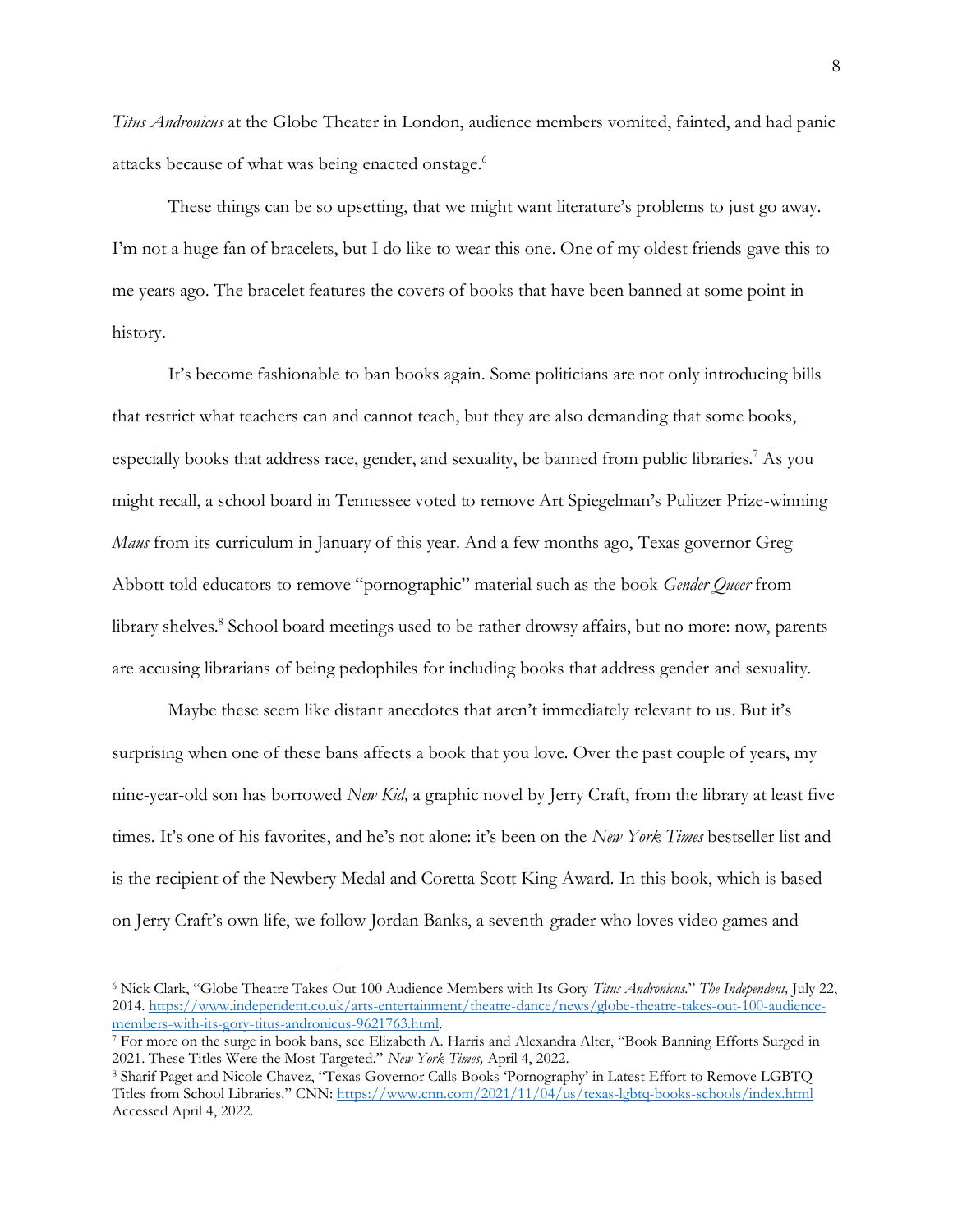comic books and dreams of one day becoming an artist. He's started to go to an elite private school, where he is one of the few students of color. The book allows readers to imagine what those middle school years might be like: awkward, lonely, embarrassing, sweet, and full of incomplete knowledge about how we come up in the world. But *New Kid* also requires that readers truly imagine the challenges that the main character faces as a person of color. In interviews, Jerry Craft has said that he wrote this book because he wished that such a book had existed when he was a kid.

A few months ago, a parent in Texas started a petition to ban Jerry Craft's book. According to her, *New Kid* presents a psychological threat to her white children. At one point in an interview, she described the book's themes as poison.<sup>9</sup> I'm not sure the parent has actually read this book, because if she did, she'd see that all of the characters are complex and strange and funny. They all make mistakes, including the students of color, and all of the characters learn how to offer empathy to one another…even if they don't always like each other. Historian Annette Gordon-Reed suggests that parents who object to books like *New Kid* "don't want their kids to empathize with the black characters. They know their kids will do this instinctively. They don't want to give them the opportunity to do that."<sup>10</sup>

The trouble with literature can feel like a direct threat in a cultural moment when it's hard to listen to and empathize with other people. But if we ban books; if we threaten teachers and librarians; if we try to "protect" children by erasing the stories of trans people and people of color, we are working from a place of fear, not empathy. Libraries are a public good, just as playgrounds are, and national parks, and swimming pools, and public transportation. They are there for all of us.

**<sup>9</sup>** "Talking While Black: The Farce Awakens." This American Life. National Public Radio, January 7, 2022. This parent's rhetoric is common; for a thorough treatment of such rhetoric in modern book bans, see Emily J. M. Knox, *Book Banning in 21st Century American* (Rowman & Littlefield, 2015).

<sup>10</sup> Annette Gordon-Reed qtd. in Viet Thanh Nguyen, "My Young Mind was Disturbed by a Book. It Changed My Life." *New York Times,* January 29, 2022. [https://www.nytimes.com/2022/01/29/opinion/culture/book-banning-viet-thanh](https://www.nytimes.com/2022/01/29/opinion/culture/book-banning-viet-thanh-nguyen.html)[nguyen.html.](https://www.nytimes.com/2022/01/29/opinion/culture/book-banning-viet-thanh-nguyen.html)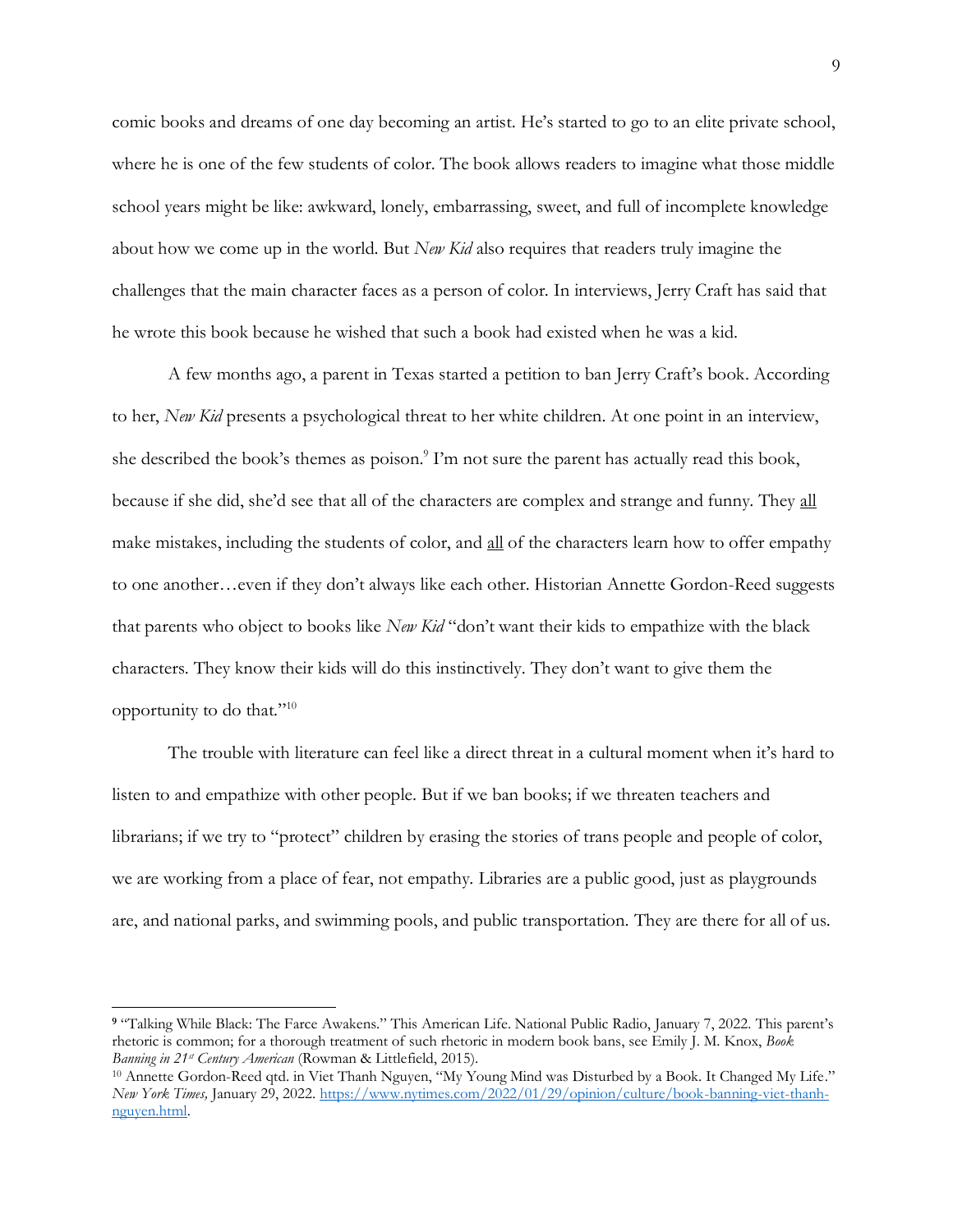Dr. Lisa Corrigan has argued that book bans "undermine public trust in public institutions," just at the precise moment when we should be conversing, listening, empathizing."<sup>11</sup>

Bad news is like toothpaste that comes out of the tube. Once it's out, all you can see is the mess on the bathroom sink. Because the bad news is so loud and scary and seemingly hopeless, we often don't hear the good news that follows. But don't despair! I'm going to end this talk on a hopeful note. Let's hear some good news:

- Carolyn Foote, a Texas librarian, has founded an organization called FReadom Fighters, which is committed to overturning bans on books. Don't mess with librarians.
- Elsewhere, independent bookstores and ordinary people are starting banned book reading clubs.
- In early January, Art Spiegelman's book *Maus* crept back onto bestseller lists.<sup>12</sup>
- And the Texas ban on Jerry Craft's book has been reversed, mostly because the students who have actually read and loved the book have fought for it.

There have been many times over the past couple of years when I have wanted to say "this is the worst." And then I remember this line from Shakespeare's *King Lear:* "The worst is not/So long as we can say 'This is the worst.'" (4.1.27-28) And it's true: it is only silence that is the absolute worst. Literature challenges and disturbs us, yes, but it also inspires us to reach out to one another and talk about the most urgent emotions and experiences that we have. Because books—and our critical thinking about those books—are a path to liberation. That's why this is called a "liberal arts" college.

<sup>11</sup> Corrigan, Lisa [@DrLisaCorrigan]. "Banned Books." Twitter, January 28, 2022.

<sup>12</sup> Jennifer Calfas, "*Maus* Tops Amazon Bestseller List After Tennessee School Board Pulls Graphic Novel." *Wall Street Journal,* January 31, 2022: [https://www.wsj.com/articles/maus-tops-amazon-bestseller-list-after-tennessee-school-board](https://www.wsj.com/articles/maus-tops-amazon-bestseller-list-after-tennessee-school-board-pulls-graphic-novel-11643650246)[pulls-graphic-novel-11643650246.](https://www.wsj.com/articles/maus-tops-amazon-bestseller-list-after-tennessee-school-board-pulls-graphic-novel-11643650246)